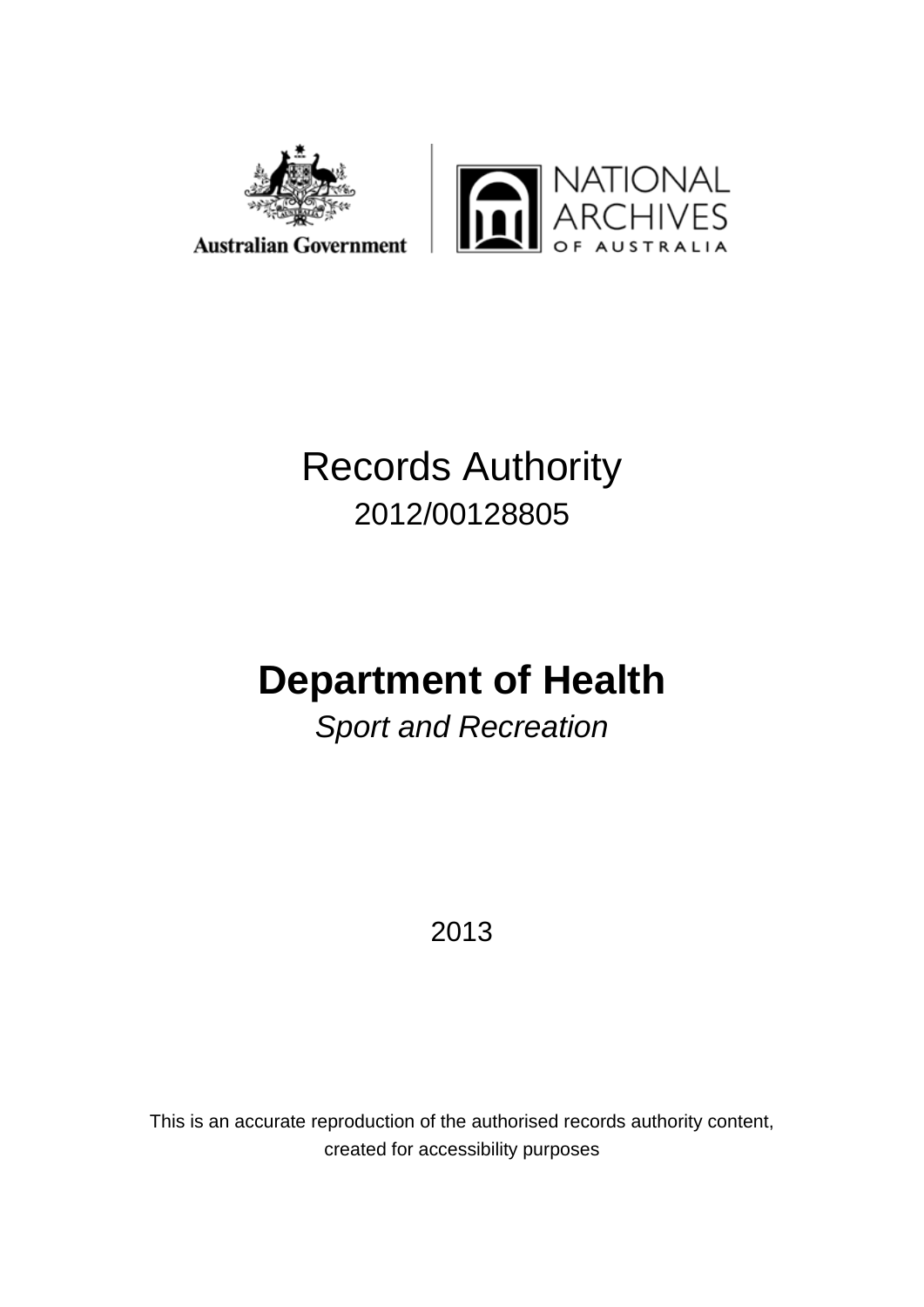### **CONTENTS**

|                                           | - 5 |
|-------------------------------------------|-----|
| SPORT AND RECREATION NAMES AND RECREATION |     |

© Commonwealth of Australia 2013

This work is copyright. Apart from any use as permitted under the *Copyright Act 1968,* no part may be reproduced by any process without prior written permission from the National Archives of Australia. Requests and inquiries concerning reproduction and rights should be directed to the Publications Manager, National Archives of Australia, PO Box 7425, Canberra Business Centre ACT 2610, Australia.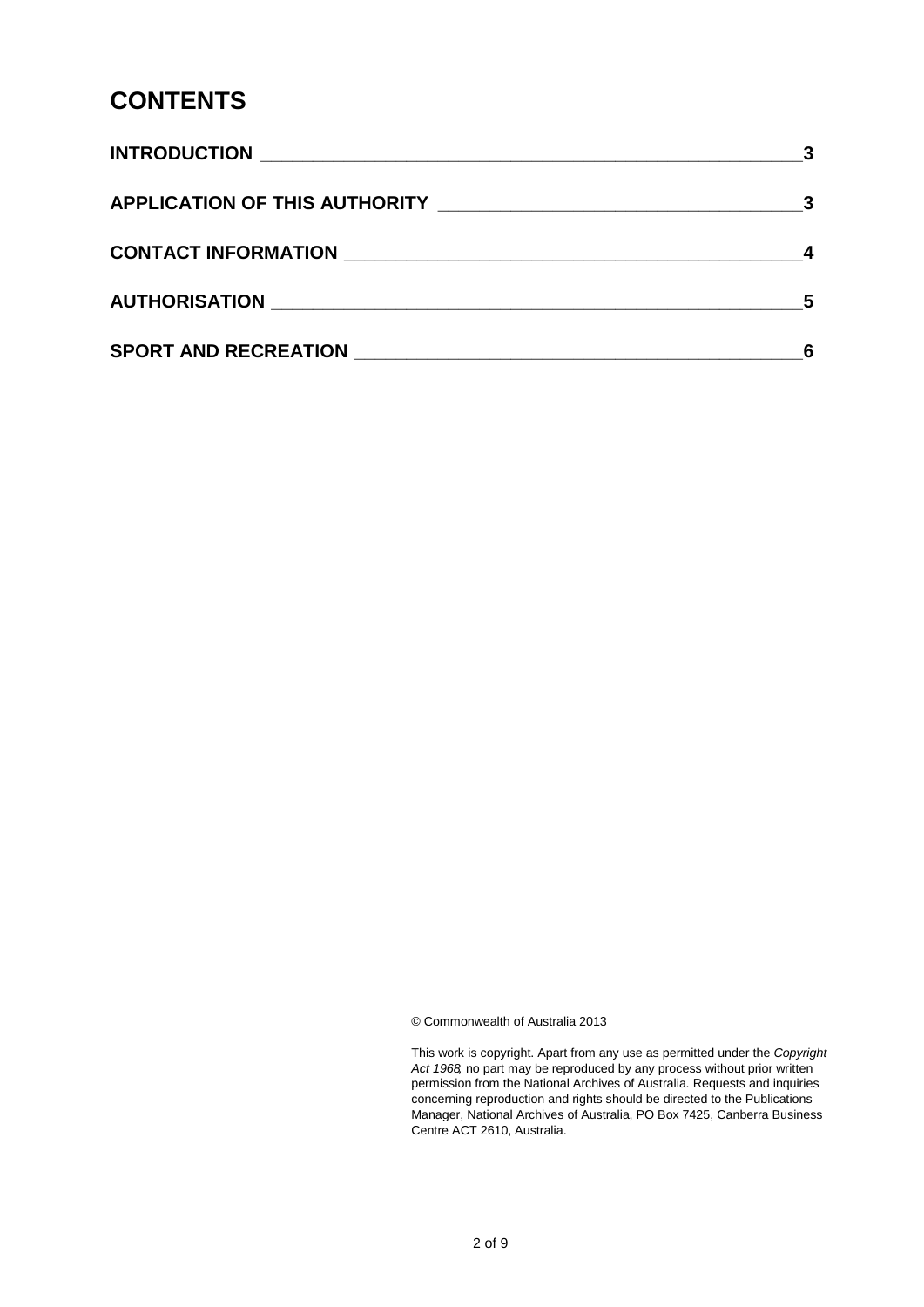### <span id="page-2-0"></span>**INTRODUCTION**

The Department of Health and the National Archives of Australia have developed this Records Authority to set out the requirements for keeping or destroying records for the business area of Sport and Recreation. It represents a significant commitment on behalf of the Department to understand, create and manage the records of its activities.

This Authority is based on the identification and analysis of the business of the Department. It takes into account the agency's legal and organisational records management requirements, and the interests of stakeholders, the agency and the National Archives of Australia.

The Authority sets out those records that need to be retained as national archives and specifies the minimum length of time that temporary records need to be kept. This Authority gives the Department permission under the Archives Act 1983, for the destruction of the temporary records described after the minimum retention period has expired. Retention periods for these temporary records are based on: an assessment of business needs; broader organisational accountability requirements; and community expectations, and are approved by the National Archives of Australia on the basis of information provided by the agency.

As changes in circumstances may affect future records management requirements, the periodic review of this Authority is recommended. All amendments must be approved by the National Archives.

### <span id="page-2-1"></span>**APPLICATION OF THIS AUTHORITY**

- 1. This Authority replaces the physical fitness classes in RA A1851/ DA1 (February 1981). The classes have been superseded and may no longer be used by the Department to sentence records after the date of issue of this Authority.
- 2. This Authority is to be used to determine how long records must be kept. Records are matched to the relevant core business and records class in the Authority.
	- Where the minimum retention period has expired and the records are not needed for agency business they should be destroyed as authorised in this Authority.
	- Records that have not reached the minimum retention period must be kept until they do.
	- Records that are identified as Retain as National Archives (RNA) are to be transferred to the National Archives of Australia for preservation.
- 3. This Authority should be used in conjunction with general records authorities such as:
	- the Administrative Functions Disposal Authority (AFDA) and/or AFDA Express issued by the National Archives to cover business processes and records common to Australian Government agencies;
	- General Records Authority (31) for source (including original) records after they have been copied, converted or migrated.
- 4. The Normal Administrative Practice (NAP) provision of the *Archives Act 1983* gives agencies permission to destroy certain records without formal authorisation. This usually occurs where records are duplicated, facilitative or for short-term use only. NAP does not replace arrangements agreed to in this Authority but can be used as a tool to assist in identifying records for destruction together with an agency's Records Authority or Authorities, and with AFDA and AFDA Express. The National Archives recommends that agencies develop and implement a Normal Administrative Practice policy. Advice and guidance on destroying records as a normal administrative practice and on how to develop an agency NAP policy is available from the National Archives' website at **[www.naa.gov.au](http://www.naa.gov.au/)**
- 5. Records that are reasonably likely to be needed as evidence in a current or future judicial proceeding or are subject to a request for access under the Archives Act 1983, the Freedom of Information Act 1982 or any other relevant Act must not be destroyed until the action has been completed.
- 6. Records subject to a disposal freeze must not be destroyed until the freeze has been lifted. Further information about disposal freezes and whether they affect the application of this Authority is available from the National Archives website at **[www.naa.gov.au.](http://naa.gov.au/records-management/agency/keep-destroy-transfer/../../../katherh2/Offline%20Records%20(TE)/Department%20~%20EVALUATION%20&%20DISPOSAL%20-%20DISPOSAL%20AUTHORISATION(3)/www.naa.gov.au.)**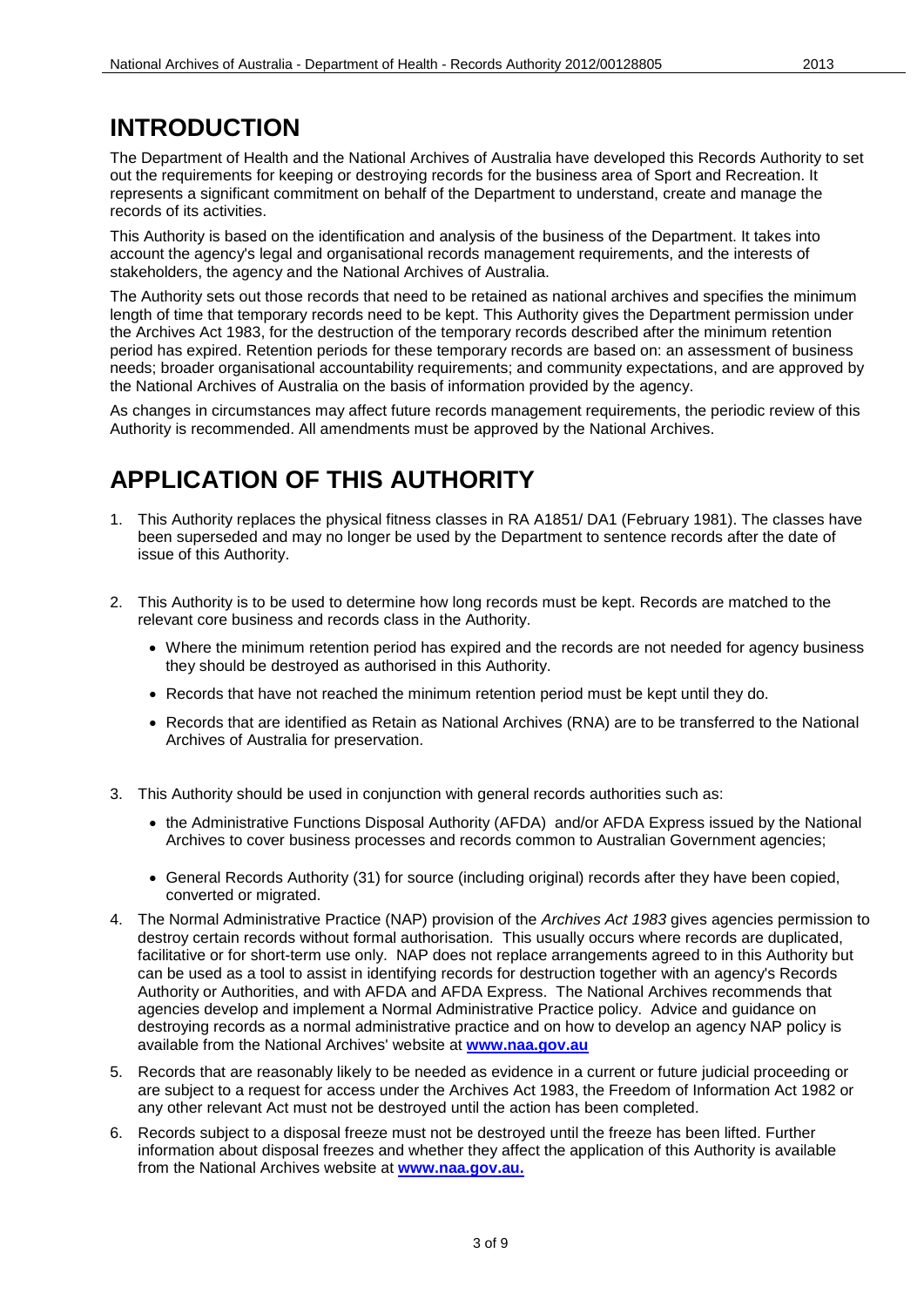- 7. Where the method of recording information changes (for example from a manual system to an electronic system, or when information is migrated from one system to a new system) this authority can still be applied, providing the records document the same core business. The information must be accessible for the period of time prescribed in this Authority. The Department will need to maintain continuing access to the information, including digital information, for the periods prescribed in this records authority or until the information is transferred into the custody of the National Archives.
- 8. In general, retention requirements indicate a minimum period for retention. The Department may extend minimum retention periods if it considers that there is an administrative need to do so, without further reference to the National Archives. Where the Department believes that its accountability will be substantially compromised because a retention period or periods are not adequate, it should contact the National Archives for review of the retention period.
- 9. Records coming within Retain as national archives' classes in this Authority have been determined to be part of the archival resources of the Commonwealth under section 3C of the Archives Act 1983. The determination of Commonwealth records as archival resources of the Commonwealth obliges agencies to transfer the records to the Archives when they cease to be current and, in any event, within 15 years of the records coming into existence, under Section 27 of the Archives Act 1983.
- 10. Records in the care of agencies should be appropriately stored, managed and preserved. Agencies need to meet this obligation to ensure that the records remain authentic and accessible over time. Under Section 31 of the Archives Act 1983, access arrangements are required for records that become available for public access including those records that remain in agency custody.
- 11. Appropriate arrangements should be made with the National Archives when records are to be transferred into custody. The National Archives accepts for transfer only those records designated as national archives.

Advice on how to use this Authority is available from the Department Health records manager. If there are problems with the application of the Authority that cannot be resolved, please contact the National Archives.

### <span id="page-3-0"></span>**CONTACT INFORMATION**

For assistance with this authority or for advice on other records management matters, please contact National Archives' Agency Service Centre.

| Queen Victoria Terrace            | Tel:     | $(02)$ 6212 3610         |
|-----------------------------------|----------|--------------------------|
| Parkes ACT 2600                   | Fax:     | $(02)$ 6212 3989         |
| PO Box 7425                       | Email:   | recordkeeping@naa.gov.au |
| Canberra Business Centre ACT 2610 | Website: | www.naa.gov.au           |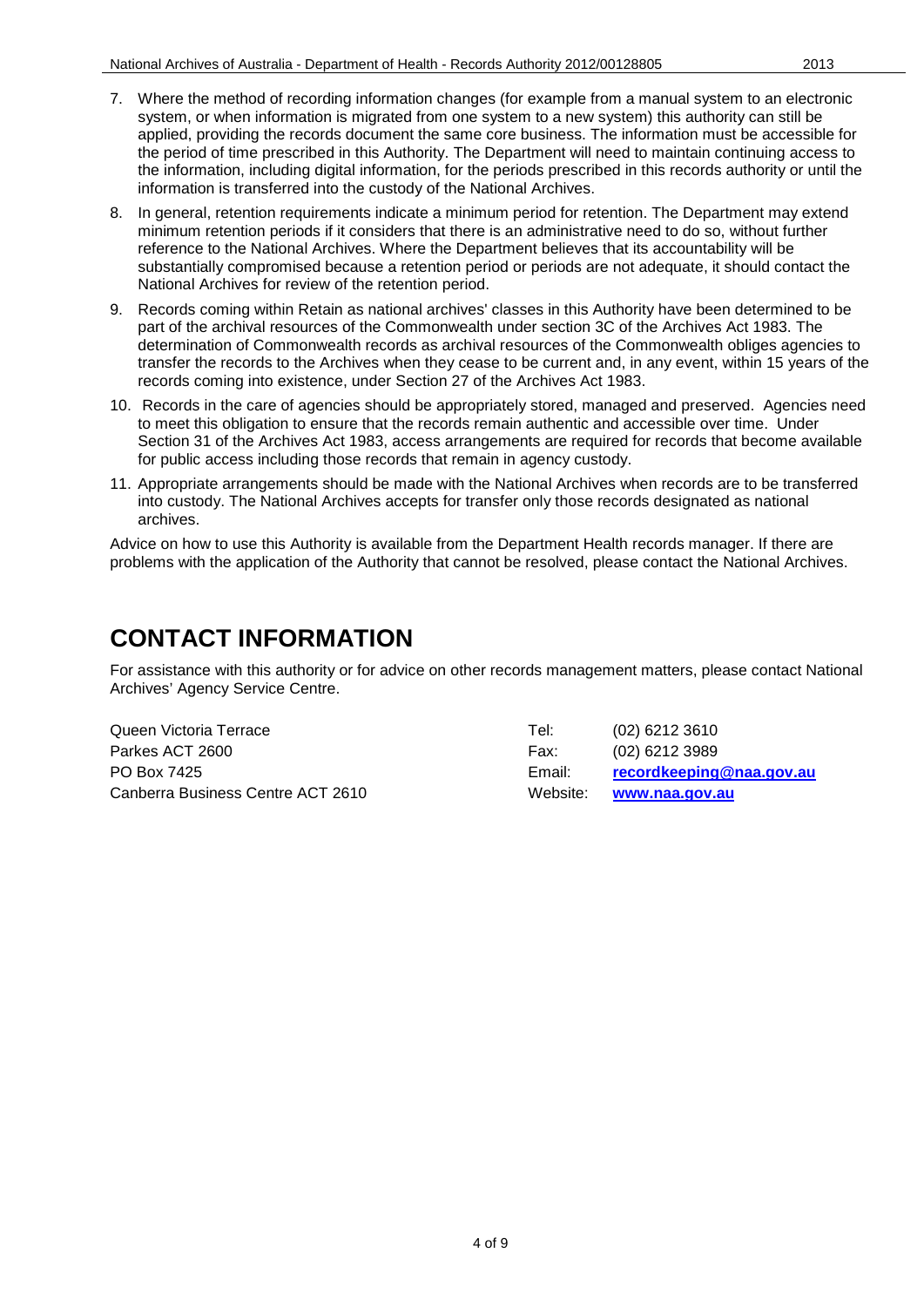### <span id="page-4-0"></span>**AUTHORISATION**

### **RECORDS AUTHORITY 2012/00128805**

**Person to whom notice of authorisation is given:**

Jane Halton PSM **Secretary** Department of Health GPO Box 9848 Canberra ACT 2601

| <b>Purpose:</b>     | Authorises arrangements for the disposal of records in accordance with<br>Section 24(2)(b) of the Archives Act 1983                                                                             |
|---------------------|-------------------------------------------------------------------------------------------------------------------------------------------------------------------------------------------------|
|                     | Determines records classed as 'Retain as national archives' in this<br>Records Authority to be part of the archival resources of the<br>Commonwealth under section 3C of the Archives Act 1983. |
|                     |                                                                                                                                                                                                 |
| <b>Application:</b> | All core business records relating to Sport and Recreation.                                                                                                                                     |
|                     |                                                                                                                                                                                                 |

This authority gives permission for the destruction, retention or transfer to the National Archives of Australia of the records described. This authority will apply only with the consent of the agency currently responsible for the business documented in the records described.

Len Marsden 11 December 2013 Acting Director-General National Archives of Australia

**Authorised by: Date of issue:**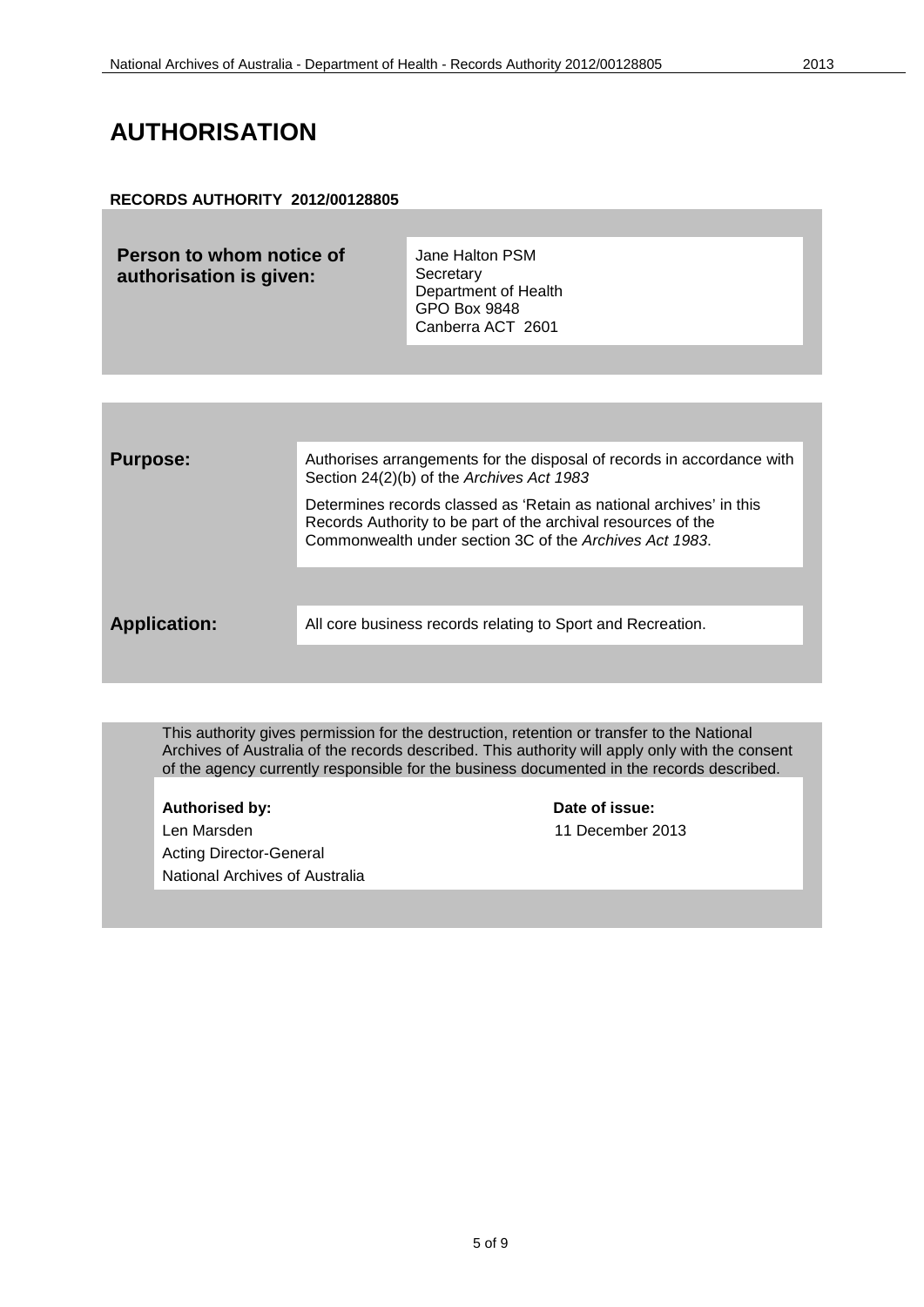<span id="page-5-0"></span>The core business of improving opportunities for community participation in sport and recreation, and excellence in high-performance athletes, including through investment in sport infrastructure and events, research and international cooperation.

The core business includes activities such as:

- developing national policies, strategies and programs;
- receiving, developing and delivering advice;
- supporting bids for and hosting of sporting events;
- negotiating, establishing, and managing agreements, including funding agreements;
- liaising and consulting with stakeholders:
- coordinating and participating in committees, task forces, conferences and meetings;
- managing statutory appointments;
- developing and promoting educational programs, presentations and guidelines;
- providing and managing funding to support and develop the sporting industry;
- maintaining a best practice anti-doping framework;
- participating in and contributing to international anti-doping programs and frameworks; and
- assessing requests for the protection of sporting indicia and images.

The core business is supported by routine administrative tasks including:

- collecting data for surveys and to support research;
- undertaking or funding research;
- marketing programs and services;
- reviewing processes, systems and procedures;
- reporting;
- conducting internal and external audits; and
- managing risks.

### *Cross references to AFDA Express records authority*

*For the preparation of budget estimates, budget proposals, cost modelling etc, use FINANCIAL MANAGEMENT.*

*For advice to the Minister, ministerial submissions, and the development of legislation, use GOVERNMENT RELATIONS.*

*For the procurement of services, such as contractors or consultants, use PROCUREMENT.* 

*For the publication and distribution of agency publications including standards, use PUBLICATION.* 

### *Cross references to other records authorities*

*For the management of grants, including grant funding agreements, use GRANT MANAGEMENT.*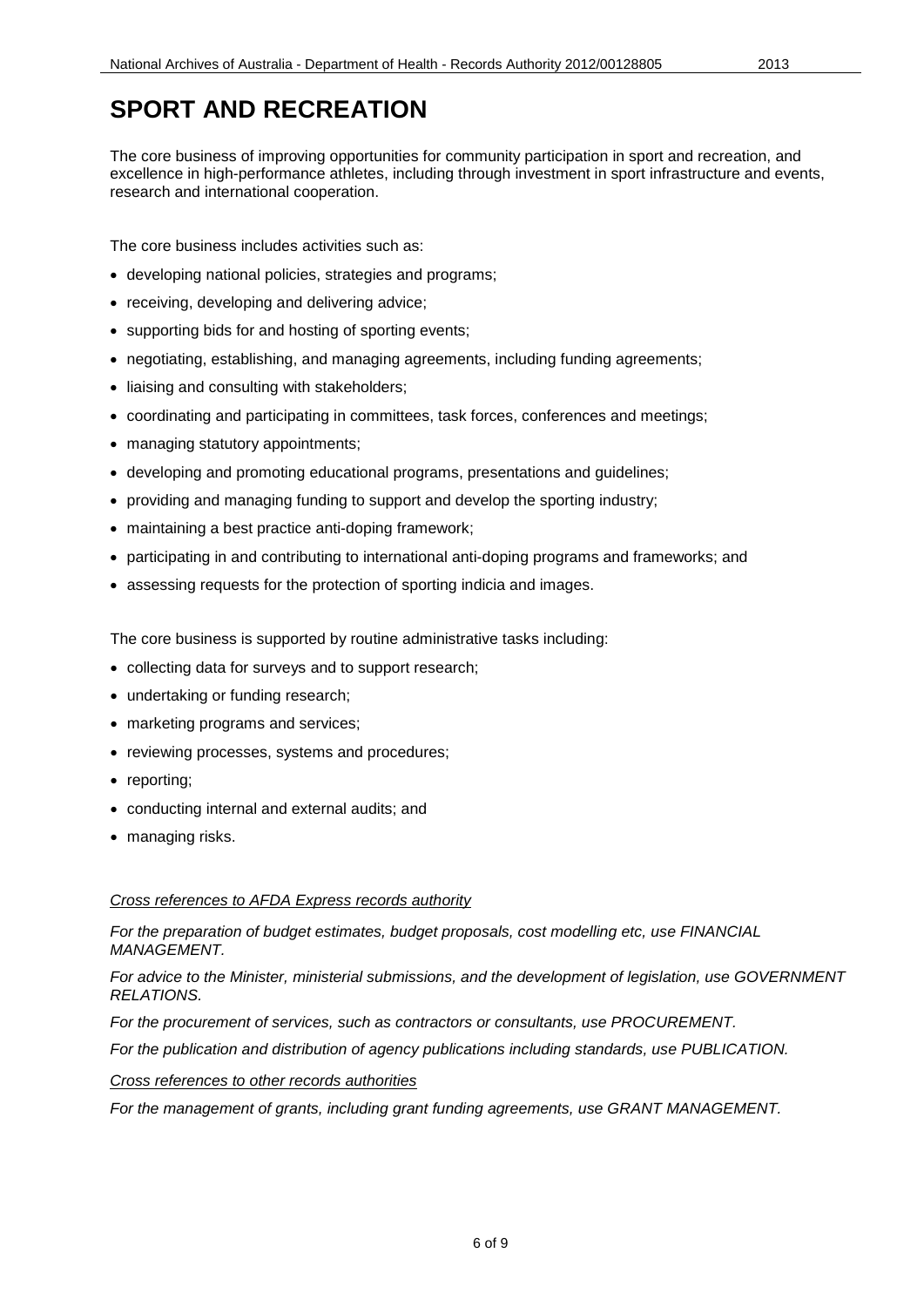| <b>Class no</b> | <b>Description of records</b>                                                                                                                                                                                                                                                                                                                                                                                                                                                                                   | <b>Disposal action</b>                |
|-----------------|-----------------------------------------------------------------------------------------------------------------------------------------------------------------------------------------------------------------------------------------------------------------------------------------------------------------------------------------------------------------------------------------------------------------------------------------------------------------------------------------------------------------|---------------------------------------|
| 61010           | The following significant records documenting:<br>• coordination, development and implementation of national and high level                                                                                                                                                                                                                                                                                                                                                                                     | Retain as<br>national archives        |
|                 | policies, plans, strategies and programs designed to support and promote<br>sport, to improve rates of participation in sport and physical activity<br>including among Indigenous Australians, and to improve and maintain the<br>integrity of sport;                                                                                                                                                                                                                                                           |                                       |
|                 | • external (including international) and high level internal committees,<br>councils and consultative groups relating to the core business of sport and<br>recreation where the agency provides the secretariat, is the<br>Commonwealth's main representative, or plays a leading role. Includes<br>documents establishing the committee, agenda, final versions of minutes,<br>reports and supporting documentation such as briefing and discussion<br>papers;                                                 |                                       |
|                 | • advice provided to or received from major national and international<br>stakeholders relating to either nationally or internationally significant sport<br>and recreation events or matters, or to enabling legislation for other<br>Commonwealth agencies involved with sport or anti-doping. For example,<br>ministerial briefs, advice that contributed to the Crawford Report from the<br>Independent Sports Panel, and the government's response Australian<br>Sport: The Pathway to Success initiative; |                                       |
|                 | signed versions of significant contracts and agreements (including those<br>under seal) and supporting documents. Significant contracts and<br>agreements include those:                                                                                                                                                                                                                                                                                                                                        |                                       |
|                 | o relating to substantial funding arrangements with other Commonwealth<br>agencies or with States and Territories;                                                                                                                                                                                                                                                                                                                                                                                              |                                       |
|                 | o with national sporting organisations relating to major international<br>sporting events (such as the Olympic Games, FIFA World Cup, or<br>Commonwealth Games);                                                                                                                                                                                                                                                                                                                                                |                                       |
|                 | o supporting international anti-doping frameworks, policies and research<br>programs;                                                                                                                                                                                                                                                                                                                                                                                                                           |                                       |
|                 | o supporting and developing the national sporting industry (including high<br>performance sport) such as through major projects either improving<br>community access to sport and recreation activities or construction or<br>maintenance of facilities;                                                                                                                                                                                                                                                        |                                       |
|                 | o supporting special events and outdoor sport safety activities; and                                                                                                                                                                                                                                                                                                                                                                                                                                            |                                       |
|                 | • representations, submissions made and participation in local or<br>international sporting or anti-doping organisations in support of Australia's<br>national interests, or in support of domestic and international anti-doping<br>activities.                                                                                                                                                                                                                                                                |                                       |
| 61011           | Records documenting:                                                                                                                                                                                                                                                                                                                                                                                                                                                                                            | Destroy 25 years<br>after last action |
|                 | • managing statutory appointments to the boards of Australian sports<br>agencies;                                                                                                                                                                                                                                                                                                                                                                                                                               |                                       |
|                 | • nominating and supporting Australian representatives in international<br>sporting or anti-doping organisations;                                                                                                                                                                                                                                                                                                                                                                                               |                                       |
|                 | • developing and implementing all other policies, plans, strategies and<br>programs designed to support and promote sport, to improve rates of<br>participation in sport and physical activity, and to improve and maintain the<br>integrity of sport;                                                                                                                                                                                                                                                          |                                       |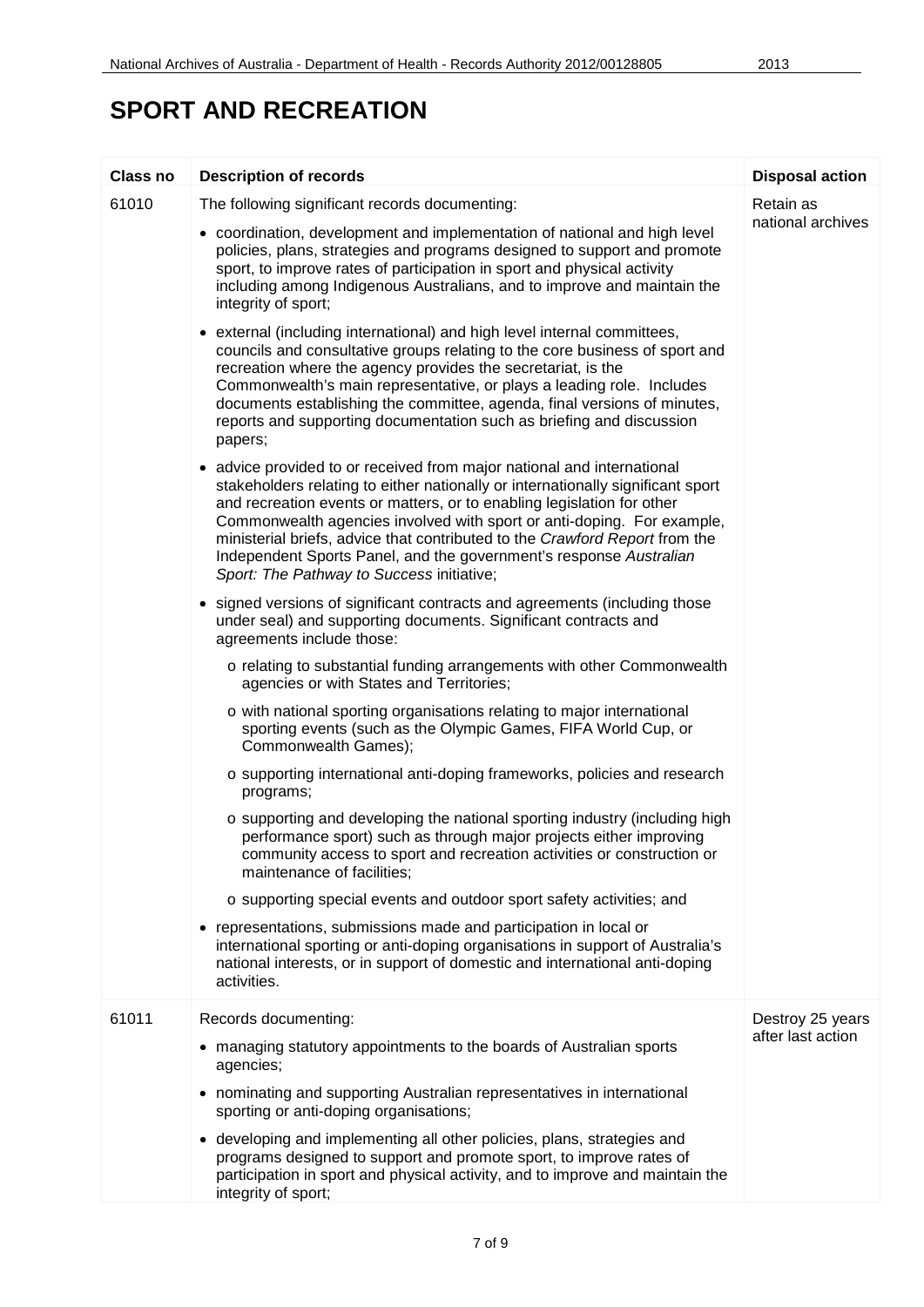| <b>Class no</b> | <b>Description of records</b>                                                                                                                                                                                                                                                                                                                                                                                                                                                                                                                                                                                                                                                                                           | <b>Disposal action</b>                                             |
|-----------------|-------------------------------------------------------------------------------------------------------------------------------------------------------------------------------------------------------------------------------------------------------------------------------------------------------------------------------------------------------------------------------------------------------------------------------------------------------------------------------------------------------------------------------------------------------------------------------------------------------------------------------------------------------------------------------------------------------------------------|--------------------------------------------------------------------|
| 61011<br>(cont) | • other internal committees relating to the core business of sport and<br>recreation. Includes documents establishing the committee, agenda, final<br>versions of minutes, reports and supporting documentation such as briefing<br>and discussion papers; and                                                                                                                                                                                                                                                                                                                                                                                                                                                          |                                                                    |
|                 | • advice provided to and received from all other stakeholders relating to<br>general sport and recreation events or matters.<br>Excludes those covered in class 61010.                                                                                                                                                                                                                                                                                                                                                                                                                                                                                                                                                  |                                                                    |
|                 |                                                                                                                                                                                                                                                                                                                                                                                                                                                                                                                                                                                                                                                                                                                         |                                                                    |
| 61012           | Signed agreements or contracts under seal with individuals, organisations,<br>non-government agencies, and companies, prior to 15 November 2005, for<br>the provision or receipt of sport and recreation related services or programs,<br>and supporting records: Western Australia. Excludes those covered in class<br>61010.                                                                                                                                                                                                                                                                                                                                                                                          | Destroy 21 years<br>after expiry or<br>termination of<br>agreement |
| 61013           | Signed agreements or contracts under seal with individuals, organisations,<br>non-government agencies, and companies for the provision or receipt of sport<br>and recreation related services or programs, and supporting records: Victoria<br>and South Australia. Excludes those covered in class 61010.                                                                                                                                                                                                                                                                                                                                                                                                              | Destroy 15 years<br>after expiry or<br>termination of<br>agreement |
| 61014           | Signed agreements or contracts under seal with individuals, organisations,<br>non-government agencies, and companies for the provision or receipt of sport<br>and recreation related services or programs, and supporting records: New<br>South Wales, Western Australia (from 15 November 2005), Queensland,<br>Australian Capital Territory, Northern Territory and Tasmania. Excludes those<br>covered in class 61010.                                                                                                                                                                                                                                                                                               | Destroy 12 years<br>after expiry or<br>termination of<br>agreement |
| 61015           | Records documenting:<br>• the collection of data for major longitudinal surveys and to support<br>research, including the outcomes of funded research, carried out in relation<br>to sport and recreation related programs, and concerning participation rates<br>in sport and recreational activities; and<br>• funding for other sporting and community organisations to support and<br>develop the sporting industry (including high performance sport), improving<br>community access to sport and recreation activities, constructing or<br>maintaining facilities, or supporting anti-doping research programs, special<br>events and water and snow safety activities. Excludes those covered in<br>class 61010. | Destroy 10 years<br>after last action                              |
| 61017           | Records documenting:<br>• handling of public enquiries about the core business of sport and<br>recreation;<br>• minutes and supporting information documenting the administration of<br>internal agency meetings;<br>• administrative arrangements for conferences, seminars or forums arranged<br>by the organisation, including program development records, invitations to<br>speakers, registrations, venue bookings, and travel and catering<br>arrangements; and<br>• attendance at conferences on sport and recreation hosted by other<br>organisations including the outcomes of the conference, and reports.                                                                                                   | Destroy 3 years<br>after last action                               |